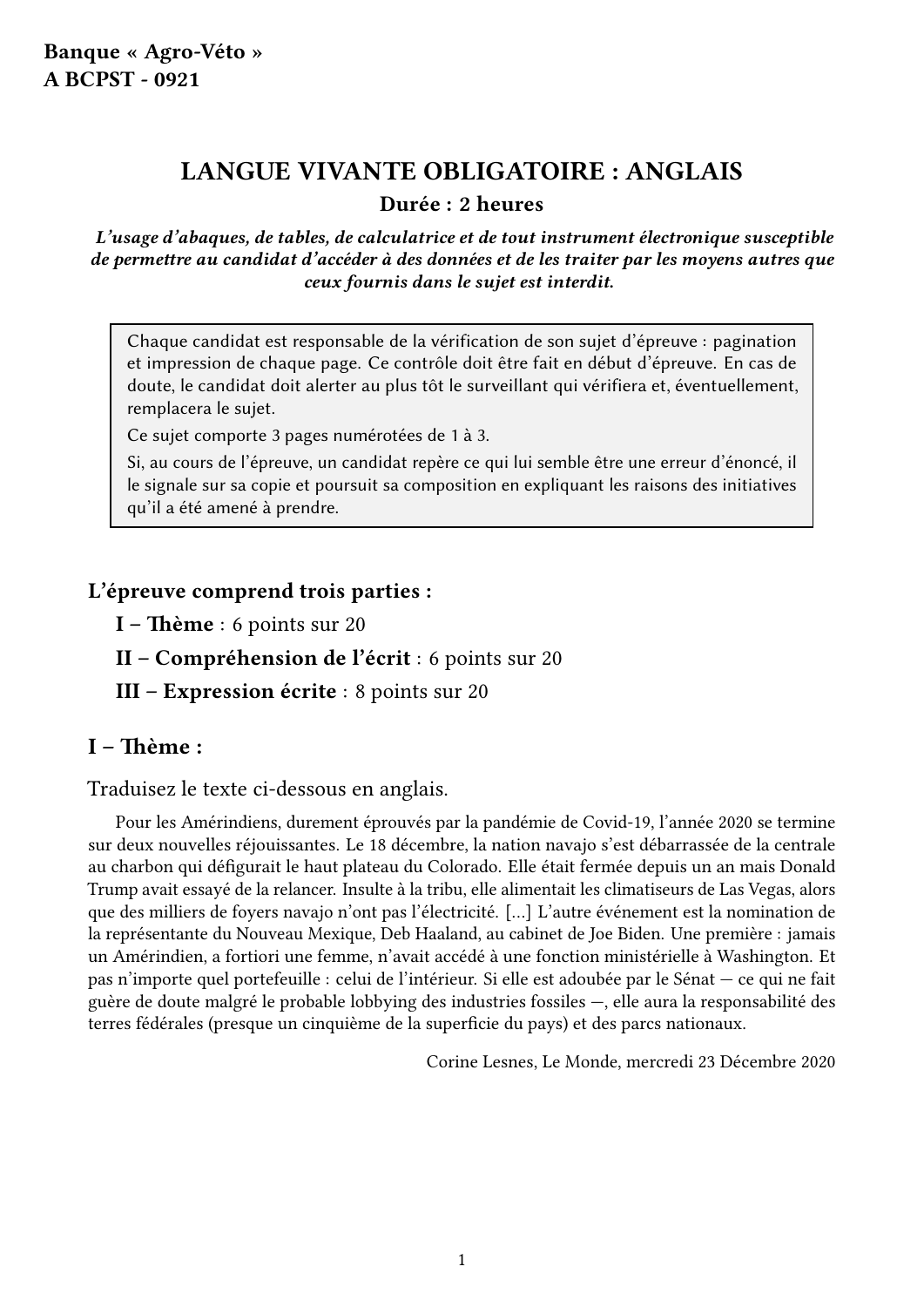### II – Compréhension de l'écrit :

Lisez le texte ci-dessous et répondez à la question (en caractères gras à la fin du texte) en 100 mots + ou - 10 %.

Vous indiquerez avec précision le nombre de mots de votre réponse. Un écart de 10 % en plus ou en moins sera accepté. Des points de pénalité seront soustraits en cas de non-respect de ces consignes.

How quickly, in a crisis, the unthinkable can become reality. If it might have seemed fanciful a week ago that a US president could incite insurrection or face a second impeachment in a single term, so, too, would the prospect of social media platforms barring the "leader of the free world". The bans by Twitter, Facebook and Instagram on President Donald Trump raise profound issues — of freedom of speech, and the precedents they may set for less free societies. While the "permanent" nature of Twitter's suspension is questionable, however, not acting would have created even bigger risks.

In the exceptional circumstances of America today, platform companies were right to suspend Mr Trump's access at least until the end of his presidential term. The president has glorified violence and egged on a challenge to US institutions that left five dead. Critics are right to say the move came cynically late. The president has repeatedly flouted the platforms' user rules. Had the platforms acted earlier to remove offending presidential posts selectively, the need for tougher actions might have been averted.

Police had good reason for concern, moreover, that the president's supporters were using both mainstream and more niche platforms to plot further violence. That justifies moves by Apple, Google and Amazon to restrict access to Parler, the "alt-tech" Twitter alternative beloved of the radical right. These are, without doubt, complex ethical issues. German chancellor Angela Merkel criticised Twitter's indefinite suspension of Mr Trump as a breach of the "fundamental right to free speech". Alexei Navalny, the Russian anti-corruption blogger, said it could be "exploited by the enemies of freedom of speech around the world".

Yet America's ability to promote democracy and political freedoms elsewhere collapses if it cannot defend its own. While some question why US enemies retain Twitter access while Mr Trump is barred, the president has unique power to undermine American democracy, should he so choose. It is misleading to suggest Mr Trump has been "silenced" when he retains access to the powerful US presidential pulpit.

Free speech, moreover, cannot be wholly untrammelled. Liberals should be wary of their own arguments being misused to undermine what they believe in. Constraints are legitimate on hate speech and online incitement. Though the cultural context is very different, Ms Merkel notes the US would be better to follow Germany in passing laws restricting such behaviour than leaving it to social media platforms to devise and police their own rules.

Such legal restraints in the US might run into First Amendment problems. Yet recent days highlight above all the need for debate on the limits of American free speech and the power of the tech companies. Clearer regulation must be a priority for the incoming Biden administration and for Congress. That may not mean repealing Section 230 of the Communications Decency Act, which gives internet companies immunity for user-generated content on their sites. But it should at least be reformed, with exemptions extended to cover, for example, incitement to violence or terrorist propaganda. A more effective redress mechanism is needed. What cannot be overlooked, either, is the responsibility of conventional TV outlets such as Rupert Murdoch's Fox News, which has enabled Mr Trump for too long, and according to one study has been more influential in spreading false beliefs than social media. The UK, which has given approval for a Murdoch-owned "opinionated" news channel, should pay careful heed.

'The limits on free speech in the internet era', editorial in The Financial Times,  $11<sup>th</sup>$  January 2021

#### Explain in your own words whether or not this newspaper supports the decision to ban President Trump from Twitter.